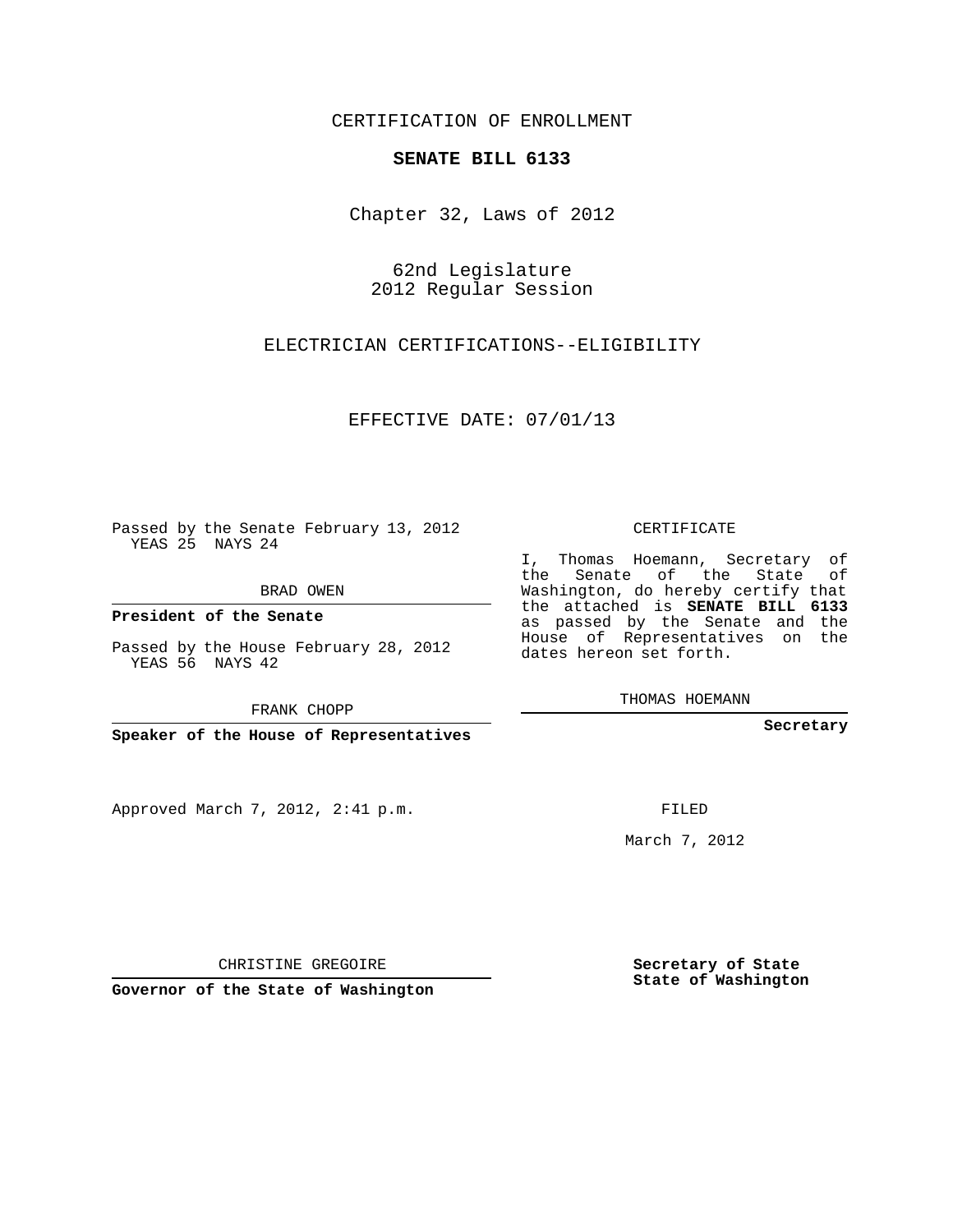## **SENATE BILL 6133** \_\_\_\_\_\_\_\_\_\_\_\_\_\_\_\_\_\_\_\_\_\_\_\_\_\_\_\_\_\_\_\_\_\_\_\_\_\_\_\_\_\_\_\_\_

\_\_\_\_\_\_\_\_\_\_\_\_\_\_\_\_\_\_\_\_\_\_\_\_\_\_\_\_\_\_\_\_\_\_\_\_\_\_\_\_\_\_\_\_\_

Passed Legislature - 2012 Regular Session

**State of Washington 62nd Legislature 2012 Regular Session**

**By** Senators Conway, Roach, Kohl-Welles, Nelson, Kline, and Keiser

Read first time 01/12/12. Referred to Committee on Labor, Commerce & Consumer Protection.

 AN ACT Relating to requiring training for eligibility for certain electrician certifications; amending RCW 19.28.181 and 19.28.211; adding a new section to chapter 19.28 RCW; and providing an effective date.

BE IT ENACTED BY THE LEGISLATURE OF THE STATE OF WASHINGTON:

 NEW SECTION. **Sec. 1.** A new section is added to chapter 19.28 RCW to read as follows:

 (1) An applicant for a journeyman certificate of competency under RCW 19.28.191(1)(f) or a specialty electrician certificate of competency under RCW 19.28.191(1)(g) must demonstrate to the satisfaction of the department completion of in-class education as follows:

 (a) Twenty-four hours of in-class education if two thousand hours or more but less than four thousand hours of work are required for the certificate;

 (b) Forty-eight hours of in-class education if four thousand or more but less than six thousand hours of work are required for the certificate;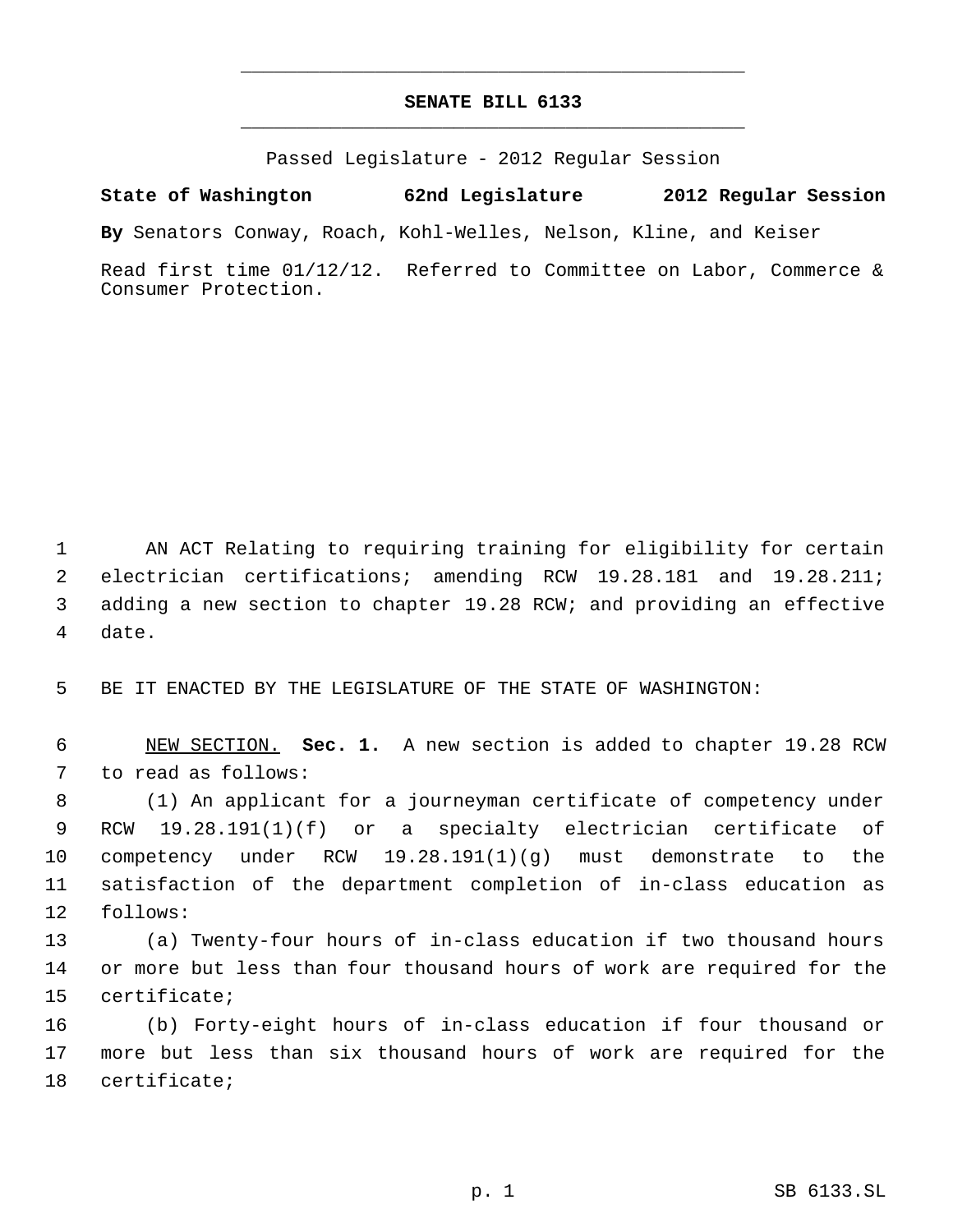(c) Seventy-two hours of in-class education if six thousand or more but less than eight thousand hours of work are required for the certificate;

 (d) Ninety-six hours of in-class education if eight thousand or more hours of work are required for the certificate.

 (2) For purposes of this section, "in-class education" means approved classroom training covering this chapter, the national electric code, or electrical theory; or equivalent classroom training taken as part of an approved apprenticeship program under chapter 49.04 RCW or an approved electrical training program under RCW 19.28.191(1)(h).

 (3) Classroom training taken to qualify for trainee certificate renewal under RCW 19.28.161 qualifies as in-class education under this section.

 **Sec. 2.** RCW 19.28.181 and 2001 c 211 s 12 are each amended to read as follows:

 Any person desiring to be issued a certificate of competency as provided in this chapter shall deliver evidence in a form prescribed by the department affirming that said person has met the qualifications required under RCW 19.28.191 and section 1 of this act. An electrician from another jurisdiction applying for a certificate of competency must provide evidence in a form prescribed by the department affirming that the person has the equivalent qualifications to those required under RCW 19.28.191.

 **Sec. 3.** RCW 19.28.211 and 2009 c 36 s 8 are each amended to read as follows:

 (1) The department shall issue a certificate of competency to all applicants who have passed the examination provided in RCW 19.28.201, 29 met the in-class education requirements of section 1 of this act if applicable, and who have complied with RCW 19.28.161 through 19.28.271 and the rules adopted under this chapter. The certificate may include a photograph of the holder. The certificate shall bear the date of issuance, and shall expire on the holder's birthday. The certificate shall be renewed every three years, upon application, on or before the holder's birthdate. A fee shall be assessed for each certificate and for each annual renewal.